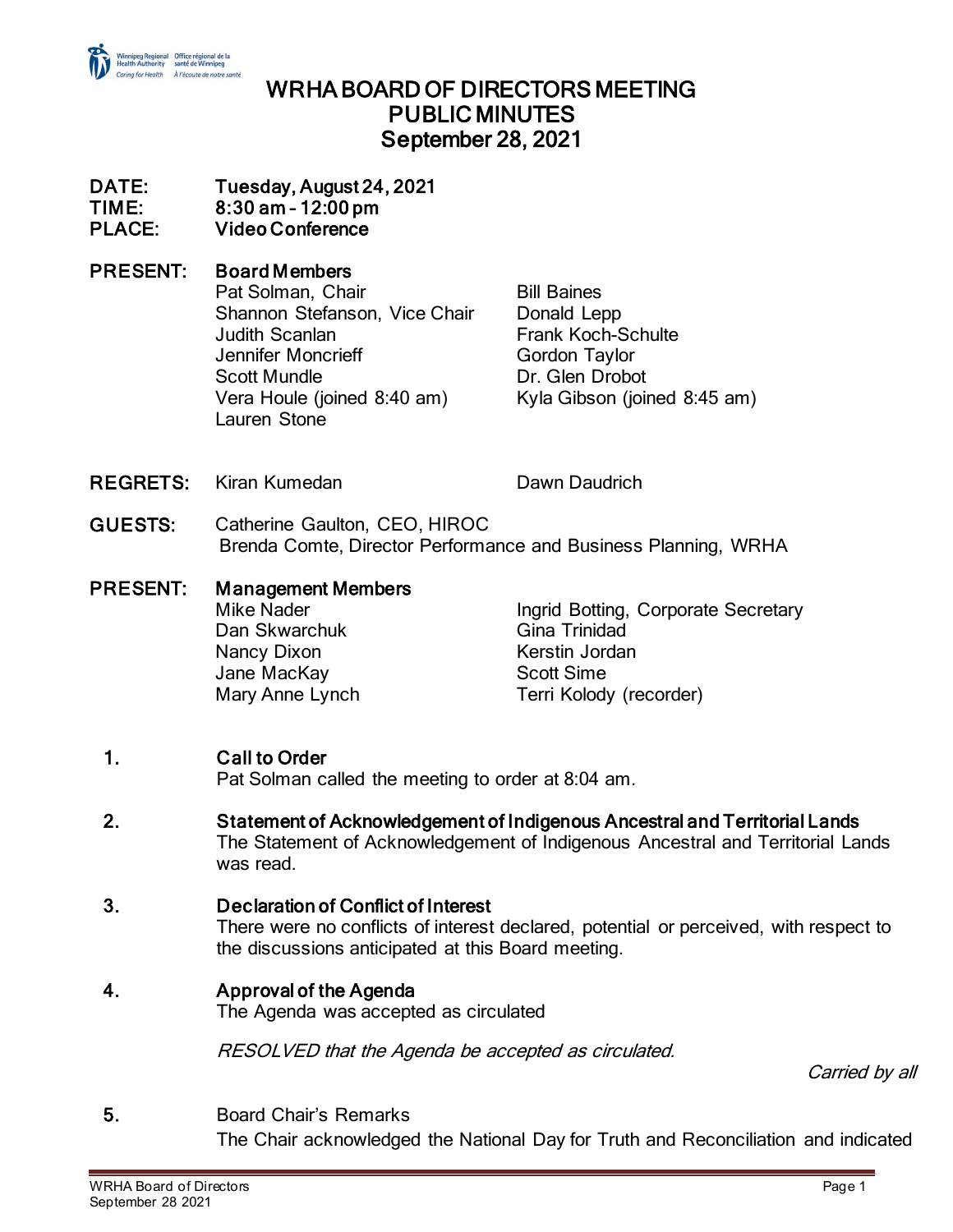that the Board will be engaging in a reflection. Board members were also reminded of registering for the Manitoba Indigenous Cultural Safety Training.

The Chair thanked Board members for attending the orientation for new Local Health Involvement Group members. Dr. Glen Drobot, the new President of the Medical Staff Council representative on the Board, was welcomed and Dr. Nobby Woo, outgoing representative, was thanked for his service.

#### 6. Board Education: Catherine Gaulton, CEO HIROC, Turning Corner on Patient Safety Post-Pandemic: Role of Governance and Leadership

The Education session was focused on national trends in risk and insurance for healthcare organizations, the role of HIROC, and the importance of governance in relation to quality care, patient safety and risk management. There was discussion about the new risks and opportunities for healthcare to be aware of post-pandemic, including cyber security, staffing, and new models of service delivery.

The Board was reminded of HIROC tools for governors to use for oversight, including 21 Questions: Guidance for healthcare boards to ask senior leaders about risk.

# 7.  $\frac{CEO}{CO}$

#### CEO Goals and Objectives

Mike Nader presented the revised *CEO Goals and Objectives* (2021/2022) for Board approval, and indicated that the document was reviewed by Governance and Nominating Committee at the September 9, 2021 meeting.

RESOLVED that the WRHA approves the CEO Goals and Objectives for 2021/22 as presented by President and CEO Mike Nader

Carried by all

#### 7.2. CEO Report

The CEO provided the Board with an update on COVID and WRHA planning for Wave 4. In response to Board questions about readiness and capacity for the WRHA to withstand the 4<sup>th</sup> Wave, the CEO provided assurance that the WRHA is fully engaged in planning with provincial partners.

The Board was updated on the region's communications to staff about National Day of Truth and Reconciliation with information about events and activities. In regard to stakeholder relations, it was reporting that the Board Chair and CEO have recently met with the Board and leadership of Seven Oaks General Hospital, and St. Boniface Hospital.

#### 7.3. Dashboard Review

The Board reviewed the WRHA Indicators and Provincial Dashboard to assist in its oversight and monitoring role.

# 8. Financial Reporting